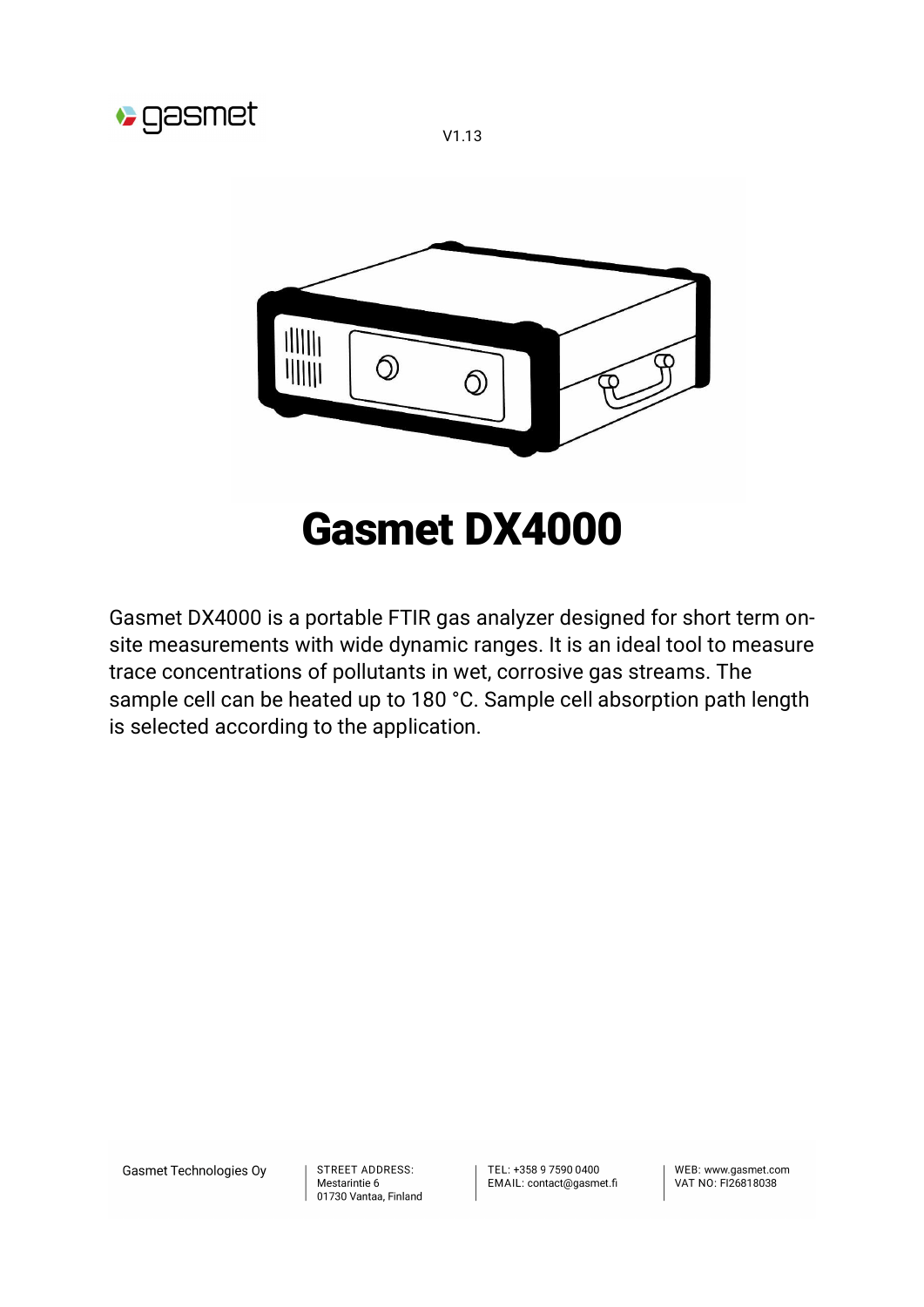

#### V1.13

## **System specifications**

| <b>Measuring principle</b> | Fourier transform infrared, FTIR                                                                                                                                 |                                                                                                                        |
|----------------------------|------------------------------------------------------------------------------------------------------------------------------------------------------------------|------------------------------------------------------------------------------------------------------------------------|
| <b>Multigas capability</b> | Simultaneous analysis of up to 50 gas compounds                                                                                                                  |                                                                                                                        |
| <b>Response Time</b>       | Typically < 120 s                                                                                                                                                |                                                                                                                        |
| Power supply               | 115 / 230 V 50 / 60Hz<br>Power consumption: Average 150 W, maximum 300 W                                                                                         |                                                                                                                        |
| <b>Analysis Software</b>   | Calcmet (Required operating system Windows 7 or 10)                                                                                                              |                                                                                                                        |
| <b>Data Connection</b>     | 9-pole D-connector for RS-232                                                                                                                                    |                                                                                                                        |
|                            | Analyzer is connected to an external computer via RS-232C cable. The external computer<br>controls Gasmet. Remote control connection for Portable sampling unit. |                                                                                                                        |
| Sample pump                | Recommended: Gasmet PSS                                                                                                                                          |                                                                                                                        |
| Sample gas filtration      | Minimum 2 um particulate filtration. Recommended: Gasmet PSS with standard filter.                                                                               |                                                                                                                        |
| <b>Gas fittings</b>        | Sample in:<br>Sample out:<br>Interferometer purge:                                                                                                               | 6 mm Swagelok, stainless steel<br>8 mm Swagelok, stainless steel<br>6 mm Swagelok stainless steel                      |
| <b>Enclosure</b>           | <b>Dimensions:</b><br><b>Material:</b>                                                                                                                           | 390 x 445 x 164 mm<br>Aluminum                                                                                         |
| Weight                     | 13.9 kg                                                                                                                                                          |                                                                                                                        |
| <b>Product compliance</b>  | CE, UKCA                                                                                                                                                         |                                                                                                                        |
| <b>Spectrometer</b>        | <b>Resolution:</b><br>Detector:<br><b>Beamsplitter:</b><br>Wave number range:                                                                                    | $4/8$ cm <sup>-1</sup><br>Thermoelectrically cooled MCT<br>Antireflection coated ZnSe<br>$900 - 4200$ cm <sup>-1</sup> |
| Sample cell                | Structure:<br>Material:<br><b>Mirrors:</b><br>Volume:<br>Temperature:                                                                                            | Multi-pass, path length 5.0 m<br>Goldcoated aluminum<br>Fixed, protected gold coating<br>0.4 liters<br>180 °C, maximum |

## **Operating and storage conditions**

| Sample gas pressure          | Ambient                                     |  |
|------------------------------|---------------------------------------------|--|
| Sample gas flow rate         | $2 - 10$ $1/min$                            |  |
| Storage temperature          | -20 to 60 °C, non-condensing                |  |
| <b>Operating temperature</b> | Long term 5 to 30 °C, short term 0 to 40 °C |  |

## **Performance specifications**

| Zero-point drift           | < 2 % of measuring range per zero-point calibration interval                                                       |  |
|----------------------------|--------------------------------------------------------------------------------------------------------------------|--|
| Sensitivity drift          | None                                                                                                               |  |
| <b>Linearity deviation</b> | < 2 % of measuring range                                                                                           |  |
| <b>Temperature drift</b>   | < 2 % of measuring range per 10 K temperature change                                                               |  |
| <b>Pressure influence</b>  | 1 % change of measuring value for 1 % sample pressure change. Ambient pressure changes<br>measured and compensated |  |

| Gasmet Technologies Oy |  |
|------------------------|--|
|------------------------|--|

STREET ADDRESS: Mestarintie 6<br>Mestarintie 6<br>01730 Vantaa, Finland TEL: +358 9 7590 0400<br>EMAIL: contact@gasmet.fi

WEB: www.gasmet.com<br>VAT NO: FI26818038